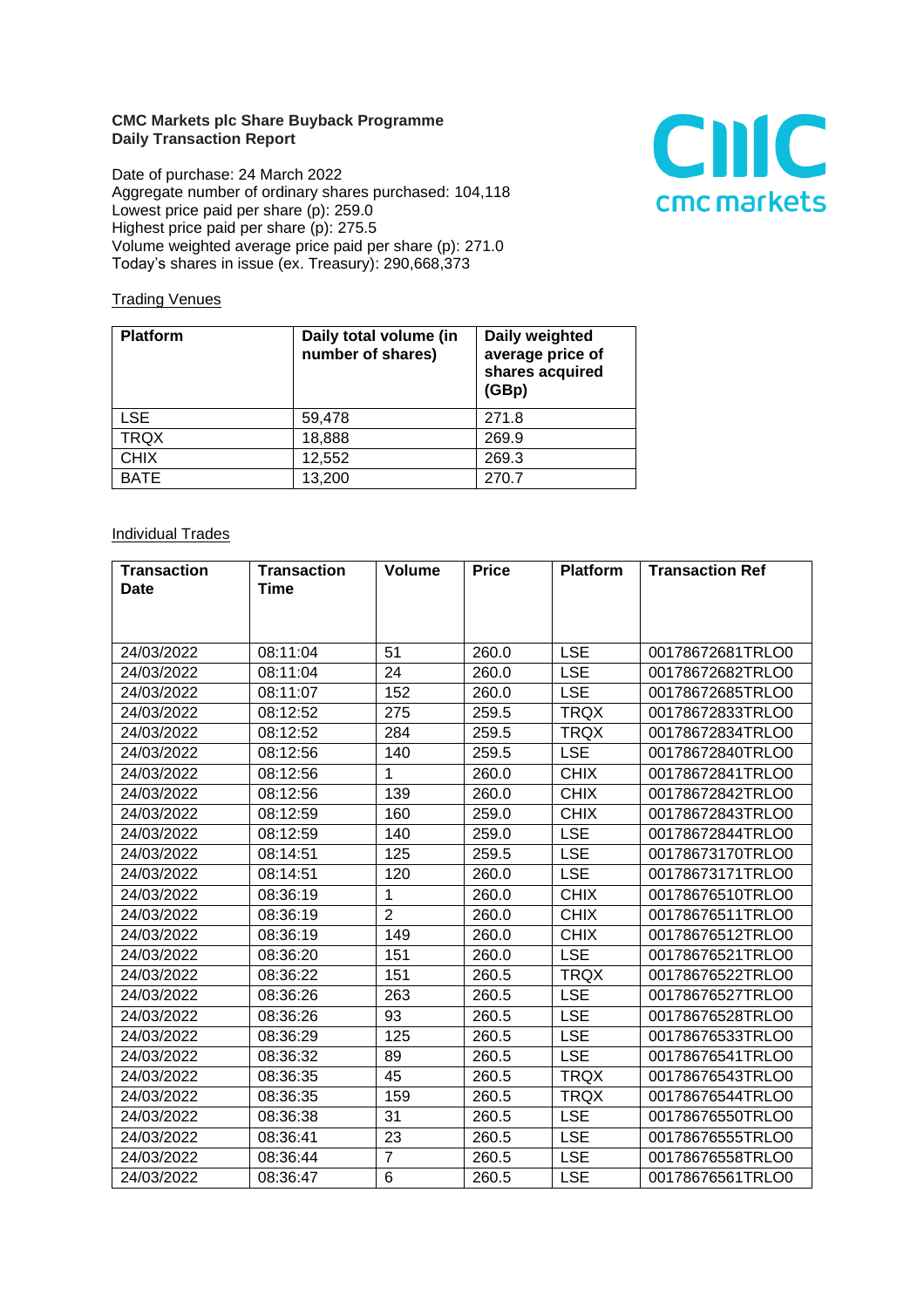| 24/03/2022 | 08:36:50 | $\mathbf 2$    | 260.5 | <b>LSE</b>  | 00178676568TRLO0 |
|------------|----------|----------------|-------|-------------|------------------|
| 24/03/2022 | 08:36:53 | $\overline{2}$ | 260.5 | <b>CHIX</b> | 00178676579TRLO0 |
| 24/03/2022 | 08:36:53 | 161            | 260.5 | <b>CHIX</b> | 00178676580TRLO0 |
| 24/03/2022 | 08:36:56 | 1              | 260.5 | <b>LSE</b>  | 00178676581TRLO0 |
| 24/03/2022 | 08:36:59 | 1              | 261.0 | <b>LSE</b>  | 00178676588TRLO0 |
| 24/03/2022 | 08:37:00 | 11             | 261.0 | <b>LSE</b>  | 00178676589TRLO0 |
| 24/03/2022 | 08:37:02 | 180            | 261.0 | <b>LSE</b>  | 00178676591TRLO0 |
| 24/03/2022 | 08:37:05 | 3              | 261.0 | <b>LSE</b>  | 00178676601TRLO0 |
| 24/03/2022 | 08:37:08 | 45             | 261.0 | <b>LSE</b>  | 00178676602TRLO0 |
| 24/03/2022 | 08:37:09 | 1              | 261.0 | <b>LSE</b>  | 00178676604TRLO0 |
| 24/03/2022 | 08:38:02 | 11             | 261.5 | <b>LSE</b>  | 00178676789TRLO0 |
| 24/03/2022 | 08:38:03 | 65             | 261.5 | <b>LSE</b>  | 00178676794TRLO0 |
| 24/03/2022 | 08:38:05 | 15             | 261.5 | <b>LSE</b>  | 00178676798TRLO0 |
| 24/03/2022 | 08:38:05 | 105            | 262.0 | <b>LSE</b>  | 00178676799TRLO0 |
| 24/03/2022 | 08:38:06 | 373            | 261.5 | <b>LSE</b>  | 00178676800TRLO0 |
| 24/03/2022 | 08:38:06 | 97             | 261.5 | <b>BATE</b> | 00178676801TRLO0 |
| 24/03/2022 | 08:38:17 | 108            | 261.0 | <b>TRQX</b> | 00178676847TRLO0 |
| 24/03/2022 | 08:38:17 | 108            | 261.0 | <b>LSE</b>  | 00178676848TRLO0 |
| 24/03/2022 | 08:38:17 | 109            | 261.0 | <b>CHIX</b> | 00178676849TRLO0 |
| 24/03/2022 | 08:38:17 | 109            | 261.0 | <b>BATE</b> | 00178676850TRLO0 |
| 24/03/2022 | 08:38:17 | 27             | 261.0 | <b>BATE</b> | 00178676851TRLO0 |
| 24/03/2022 | 08:39:18 | 27             | 261.5 | <b>TRQX</b> | 00178677019TRLO0 |
| 24/03/2022 | 08:39:20 | 27             | 261.5 | <b>LSE</b>  | 00178677020TRLO0 |
| 24/03/2022 | 08:39:23 | 132            | 261.5 | <b>TRQX</b> | 00178677023TRLO0 |
| 24/03/2022 | 08:39:26 | $\overline{7}$ | 261.5 | <b>LSE</b>  | 00178677026TRLO0 |
| 24/03/2022 | 08:39:29 | 33             | 261.5 | <b>TRQX</b> | 00178677046TRLO0 |
| 24/03/2022 | 08:39:32 | 9              | 261.5 | <b>TRQX</b> | 00178677053TRLO0 |
| 24/03/2022 | 08:43:05 | 177            | 263.0 | <b>LSE</b>  | 00178677486TRLO0 |
| 24/03/2022 | 08:43:05 | 125            | 263.0 | <b>CHIX</b> | 00178677487TRLO0 |
| 24/03/2022 | 08:43:05 | 147            | 263.0 | <b>CHIX</b> | 00178677488TRLO0 |
| 24/03/2022 | 08:43:05 | 270            | 263.0 | <b>BATE</b> | 00178677489TRLO0 |
| 24/03/2022 | 08:43:06 | 861            | 263.5 | <b>LSE</b>  | 00178677494TRLO0 |
| 24/03/2022 | 08:43:06 | 353            | 263.5 | <b>LSE</b>  | 00178677495TRLO0 |
| 24/03/2022 | 08:50:36 | 365            | 262.5 | <b>LSE</b>  | 00178678493TRLO0 |
| 24/03/2022 | 08:50:36 | 12             | 262.5 | <b>TRQX</b> | 00178678494TRLO0 |
| 24/03/2022 | 08:50:36 | 28             | 262.5 | <b>BATE</b> | 00178678495TRLO0 |
| 24/03/2022 | 08:50:36 | 365            | 262.5 | <b>CHIX</b> | 00178678496TRLO0 |
| 24/03/2022 | 08:50:36 | 289            | 262.5 | <b>LSE</b>  | 00178678497TRLO0 |
| 24/03/2022 | 08:50:36 | 354            | 262.5 | <b>LSE</b>  | 00178678498TRLO0 |
| 24/03/2022 | 09:21:04 | 305            | 265.5 | <b>LSE</b>  | 00178683246TRLO0 |
| 24/03/2022 | 09:21:27 | 195            | 265.5 | <b>LSE</b>  | 00178683285TRLO0 |
| 24/03/2022 | 09:21:27 | 114            | 265.5 | <b>LSE</b>  | 00178683286TRLO0 |
| 24/03/2022 | 09:21:28 | 305            | 265.0 | <b>TRQX</b> | 00178683292TRLO0 |
| 24/03/2022 | 09:21:28 | 305            | 265.0 | <b>BATE</b> | 00178683293TRLO0 |
| 24/03/2022 | 09:21:28 | 305            | 265.0 | <b>CHIX</b> | 00178683294TRLO0 |
| 24/03/2022 | 09:21:28 | 301            | 265.5 | <b>LSE</b>  | 00178683295TRLO0 |
| 24/03/2022 | 09:21:28 | 216            | 265.5 | <b>LSE</b>  | 00178683296TRLO0 |
| 24/03/2022 | 09:21:33 | 576            | 265.0 | <b>TRQX</b> | 00178683302TRLO0 |
| 24/03/2022 | 09:21:33 | 300            | 265.0 | <b>BATE</b> | 00178683303TRLO0 |
| 24/03/2022 | 09:21:33 | 276            | 265.0 | <b>BATE</b> | 00178683304TRLO0 |
| 24/03/2022 | 09:21:35 | 284            | 265.5 | <b>LSE</b>  | 00178683305TRLO0 |
| 24/03/2022 | 09:21:35 | 52             | 265.5 | <b>LSE</b>  | 00178683306TRLO0 |
| 24/03/2022 | 09:32:48 | 30             | 266.0 | <b>LSE</b>  | 00178684575TRLO0 |
|            |          |                |       |             |                  |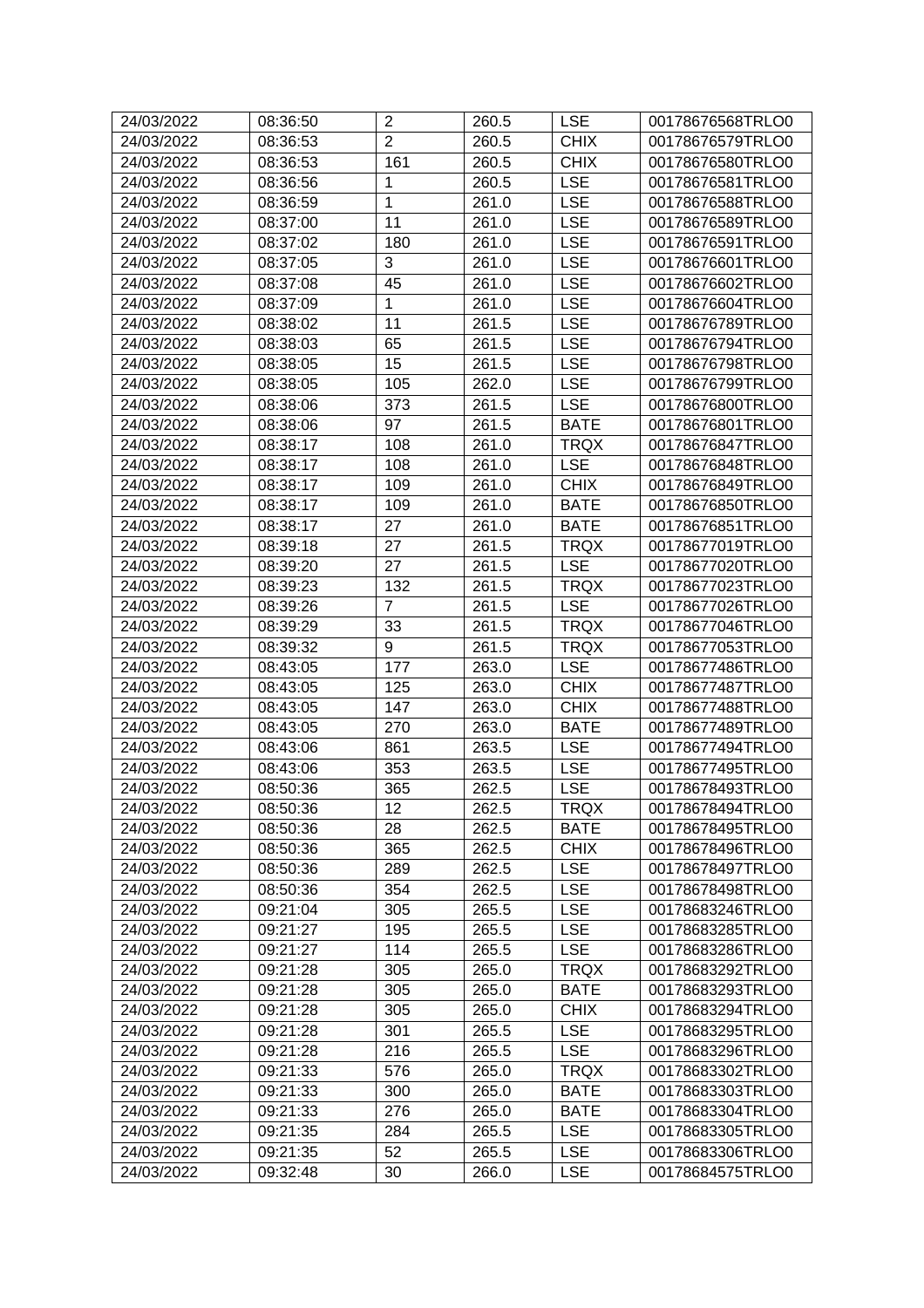| 24/03/2022 | 09:32:48 | 30             | 266.5 | <b>CHIX</b> | 00178684576TRLO0 |
|------------|----------|----------------|-------|-------------|------------------|
| 24/03/2022 | 09:32:49 | 221            | 266.5 | <b>LSE</b>  | 00178684581TRLO0 |
| 24/03/2022 | 09:32:49 | 221            | 266.5 | <b>TRQX</b> | 00178684582TRLO0 |
| 24/03/2022 | 09:32:49 | 56             | 266.5 | <b>CHIX</b> | 00178684583TRLO0 |
| 24/03/2022 | 09:32:49 | 127            | 266.5 | <b>CHIX</b> | 00178684584TRLO0 |
| 24/03/2022 | 09:33:12 | 284            | 266.5 | <b>CHIX</b> | 00178684642TRLO0 |
| 24/03/2022 | 09:33:12 | 103            | 267.0 | <b>BATE</b> | 00178684643TRLO0 |
| 24/03/2022 | 09:33:12 | 33             | 267.0 | <b>BATE</b> | 00178684644TRLO0 |
| 24/03/2022 | 09:36:34 | $\mathbf{1}$   | 267.0 | <b>CHIX</b> | 00178685012TRLO0 |
| 24/03/2022 | 09:36:34 | 134            | 267.0 | <b>CHIX</b> | 00178685013TRLO0 |
| 24/03/2022 | 09:36:36 | 135            | 267.0 | <b>LSE</b>  | 00178685015TRLO0 |
| 24/03/2022 | 09:36:39 | 33             | 267.0 | <b>CHIX</b> | 00178685018TRLO0 |
| 24/03/2022 | 09:36:42 | 34             | 267.0 | <b>LSE</b>  | 00178685019TRLO0 |
| 24/03/2022 | 09:36:45 | 8              | 267.0 | <b>CHIX</b> | 00178685026TRLO0 |
| 24/03/2022 | 09:36:48 | 9              | 267.0 | <b>LSE</b>  | 00178685032TRLO0 |
| 24/03/2022 | 09:36:51 | $\overline{2}$ | 267.0 | <b>CHIX</b> | 00178685040TRLO0 |
| 24/03/2022 | 09:36:54 | 135            | 267.0 | <b>TRQX</b> | 00178685051TRLO0 |
| 24/03/2022 | 09:36:54 | 1              | 266.0 | <b>CHIX</b> | 00178685052TRLO0 |
| 24/03/2022 | 09:36:54 | $\overline{2}$ | 266.0 | <b>LSE</b>  | 00178685053TRLO0 |
| 24/03/2022 | 09:36:54 | 131            | 266.0 | <b>BATE</b> | 00178685054TRLO0 |
| 24/03/2022 | 09:36:54 | 46             | 266.0 | <b>BATE</b> | 00178685055TRLO0 |
| 24/03/2022 | 09:41:45 | 26             | 265.0 | <b>CHIX</b> | 00178685506TRLO0 |
| 24/03/2022 | 09:41:45 | 300            | 265.0 | <b>BATE</b> | 00178685508TRLO0 |
| 24/03/2022 | 09:41:45 | 338            | 265.0 | <b>CHIX</b> | 00178685511TRLO0 |
| 24/03/2022 | 09:41:45 | 61             | 265.0 | <b>TRQX</b> | 00178685507TRLO0 |
| 24/03/2022 | 09:41:45 | 364            | 265.0 | <b>LSE</b>  | 00178685509TRLO0 |
| 24/03/2022 | 09:41:45 | 25             | 265.0 | <b>TRQX</b> | 00178685510TRLO0 |
| 24/03/2022 | 09:41:45 | 11             | 265.0 | <b>BATE</b> | 00178685512TRLO0 |
| 24/03/2022 | 09:41:45 | 278            | 265.0 | <b>TRQX</b> | 00178685513TRLO0 |
| 24/03/2022 | 09:41:45 | 54             | 265.0 | <b>BATE</b> | 00178685514TRLO0 |
| 24/03/2022 | 10:00:26 | 578            | 265.5 | <b>LSE</b>  | 00178687833TRLO0 |
| 24/03/2022 | 10:00:26 | 235            | 265.5 | <b>CHIX</b> | 00178687834TRLO0 |
| 24/03/2022 | 10:00:26 | 236            | 265.5 | <b>BATE</b> | 00178687835TRLO0 |
| 24/03/2022 | 10:00:26 | 235            | 265.5 | <b>TRQX</b> | 00178687836TRLO0 |
| 24/03/2022 | 10:00:26 | 173            | 265.5 | <b>LSE</b>  | 00178687837TRLO0 |
| 24/03/2022 | 10:00:26 | 165            | 265.5 | <b>CHIX</b> | 00178687838TRLO0 |
| 24/03/2022 | 10:00:26 | 20             | 265.5 | <b>CHIX</b> | 00178687842TRLO0 |
| 24/03/2022 | 10:00:26 | 138            | 265.5 | <b>CHIX</b> | 00178687843TRLO0 |
| 24/03/2022 | 10:10:41 | 228            | 265.0 | <b>LSE</b>  | 00178689212TRLO0 |
| 24/03/2022 | 10:10:41 | 228            | 265.0 | <b>TRQX</b> | 00178689213TRLO0 |
| 24/03/2022 | 10:10:41 | 228            | 265.0 | <b>BATE</b> | 00178689214TRLO0 |
| 24/03/2022 | 10:10:41 | 228            | 265.0 | <b>CHIX</b> | 00178689215TRLO0 |
| 24/03/2022 | 10:10:42 | 711            | 265.0 | <b>LSE</b>  | 00178689219TRLO0 |
| 24/03/2022 | 10:16:39 | 75             | 264.5 | <b>LSE</b>  | 00178690092TRLO0 |
| 24/03/2022 | 10:16:39 | 75             | 264.5 | <b>TRQX</b> | 00178690093TRLO0 |
| 24/03/2022 | 10:16:39 | 76             | 264.5 | <b>BATE</b> | 00178690094TRLO0 |
| 24/03/2022 | 10:16:39 | 75             | 264.5 | <b>CHIX</b> | 00178690095TRLO0 |
| 24/03/2022 | 10:16:42 | 169            | 264.5 | <b>LSE</b>  | 00178690119TRLO0 |
| 24/03/2022 | 10:16:42 | 184            | 264.5 | <b>CHIX</b> | 00178690120TRLO0 |
| 24/03/2022 | 10:17:04 | 50             | 265.0 | <b>BATE</b> | 00178690183TRLO0 |
| 24/03/2022 | 10:17:04 | 26             | 265.0 | <b>TRQX</b> | 00178690184TRLO0 |
| 24/03/2022 | 10:17:04 | 34             | 265.0 | <b>CHIX</b> | 00178690185TRLO0 |
| 24/03/2022 | 10:17:04 | 19             | 265.0 | <b>BATE</b> | 00178690186TRLO0 |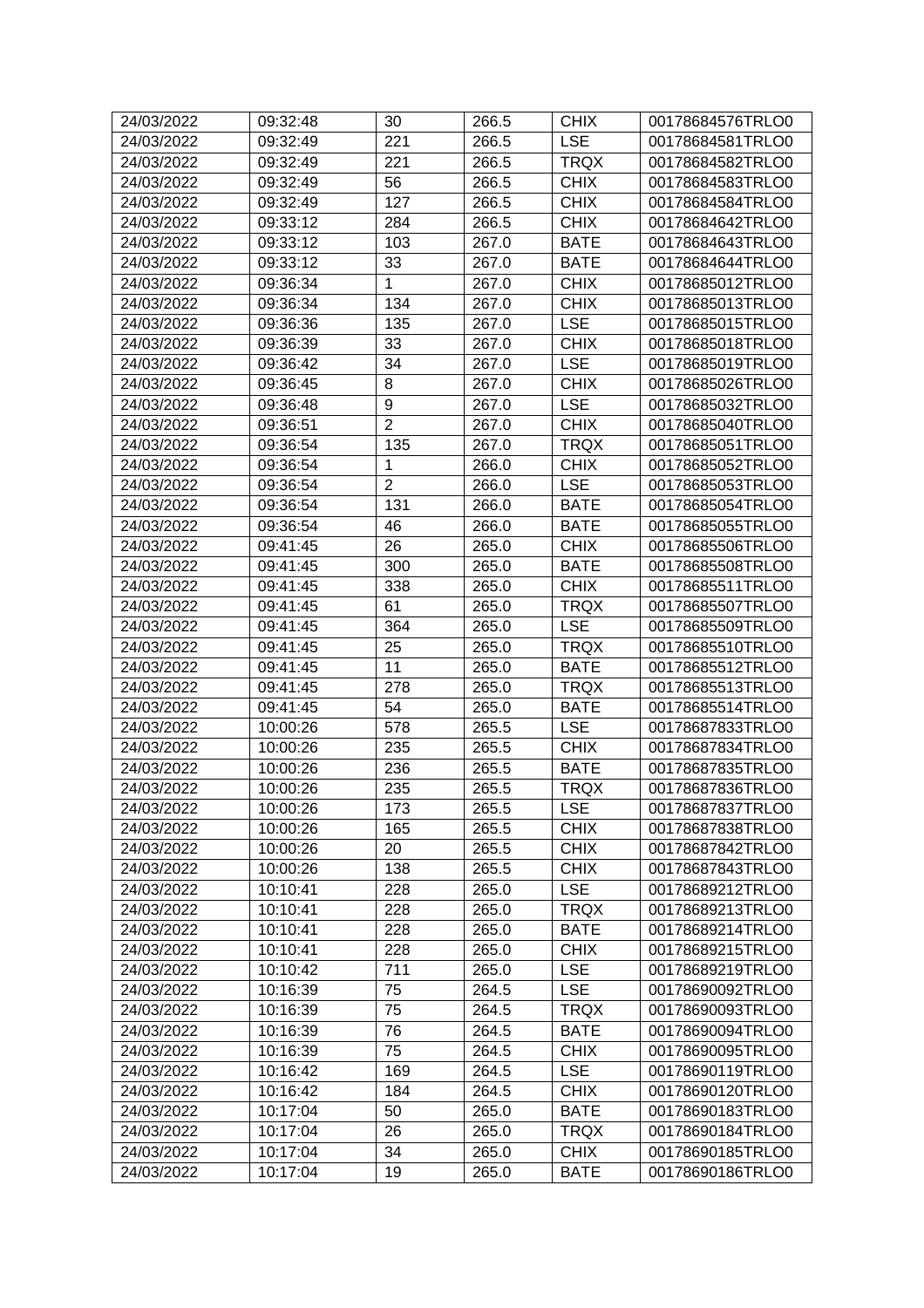| 24/03/2022 | 10:17:04 | 366             | 265.5 | <b>LSE</b>  | 00178690187TRLO0 |
|------------|----------|-----------------|-------|-------------|------------------|
| 24/03/2022 | 10:17:09 | 329             | 266.0 | <b>LSE</b>  | 00178690194TRLO0 |
| 24/03/2022 | 10:17:10 | 171             | 266.0 | <b>LSE</b>  | 00178690195TRLO0 |
| 24/03/2022 | 10:17:10 | 41              | 266.0 | <b>LSE</b>  | 00178690196TRLO0 |
| 24/03/2022 | 10:17:12 | 82              | 266.0 | <b>LSE</b>  | 00178690197TRLO0 |
| 24/03/2022 | 10:17:15 | 53              | 266.0 | <b>LSE</b>  | 00178690200TRLO0 |
| 24/03/2022 | 10:17:18 | 21              | 266.0 | <b>LSE</b>  | 00178690201TRLO0 |
| 24/03/2022 | 10:17:21 | 13              | 266.0 | <b>LSE</b>  | 00178690210TRLO0 |
| 24/03/2022 | 10:17:24 | 5               | 266.0 | <b>LSE</b>  | 00178690214TRLO0 |
| 24/03/2022 | 10:17:27 | 3               | 266.0 | <b>LSE</b>  | 00178690218TRLO0 |
| 24/03/2022 | 10:22:43 | 158             | 266.0 | <b>TRQX</b> | 00178690933TRLO0 |
| 24/03/2022 | 10:22:43 | 116             | 266.5 | <b>LSE</b>  | 00178690934TRLO0 |
| 24/03/2022 | 10:33:47 | $\overline{2}$  | 265.5 | <b>LSE</b>  | 00178692420TRLO0 |
| 24/03/2022 | 10:33:47 | 63              | 265.5 | <b>TRQX</b> | 00178692421TRLO0 |
| 24/03/2022 | 10:33:47 | 273             | 265.5 | <b>TRQX</b> | 00178692422TRLO0 |
| 24/03/2022 | 10:33:47 | 96              | 265.5 | <b>BATE</b> | 00178692423TRLO0 |
| 24/03/2022 | 10:33:47 | 13              | 265.5 | <b>CHIX</b> | 00178692424TRLO0 |
| 24/03/2022 | 10:33:47 | 19              | 265.5 | <b>BATE</b> | 00178692425TRLO0 |
| 24/03/2022 | 10:33:47 | 113             | 265.5 | <b>LSE</b>  | 00178692426TRLO0 |
| 24/03/2022 | 10:41:02 | 105             | 265.5 | <b>LSE</b>  | 00178693262TRLO0 |
| 24/03/2022 | 10:41:03 | 141             | 265.5 | <b>LSE</b>  | 00178693270TRLO0 |
| 24/03/2022 | 10:41:06 | 27              | 265.5 | <b>LSE</b>  | 00178693273TRLO0 |
| 24/03/2022 | 10:41:09 | 35              | 265.5 | <b>LSE</b>  | 00178693286TRLO0 |
| 24/03/2022 | 10:41:12 | $\overline{7}$  | 265.5 | <b>LSE</b>  | 00178693293TRLO0 |
| 24/03/2022 | 10:41:15 | 8               | 265.5 | <b>LSE</b>  | 00178693295TRLO0 |
| 24/03/2022 | 10:41:18 | $\overline{2}$  | 265.5 | <b>LSE</b>  | 00178693304TRLO0 |
| 24/03/2022 | 10:41:21 | $\overline{2}$  | 265.5 | <b>CHIX</b> | 00178693308TRLO0 |
| 24/03/2022 | 10:41:21 | 45              | 265.5 | <b>CHIX</b> | 00178693309TRLO0 |
| 24/03/2022 | 10:41:21 | 58              | 265.5 | <b>CHIX</b> | 00178693310TRLO0 |
| 24/03/2022 | 10:41:21 | 105             | 266.0 | <b>BATE</b> | 00178693311TRLO0 |
| 24/03/2022 | 10:41:24 | 62              | 266.0 | <b>TRQX</b> | 00178693312TRLO0 |
| 24/03/2022 | 10:41:24 | 42              | 266.0 | <b>TRQX</b> | 00178693313TRLO0 |
| 24/03/2022 | 10:41:26 | $\overline{2}$  | 266.0 | <b>LSE</b>  | 00178693314TRLO0 |
| 24/03/2022 | 10:41:27 | 94              | 266.0 | <b>BATE</b> | 00178693316TRLO0 |
| 24/03/2022 | 10:41:30 | $\overline{26}$ | 266.0 | <b>TRQX</b> | 00178693320TRLO0 |
| 24/03/2022 | 10:41:33 | 23              | 266.0 | <b>BATE</b> | 00178693324TRLO0 |
| 24/03/2022 | 10:41:34 | $\overline{7}$  | 266.0 | <b>TRQX</b> | 00178693326TRLO0 |
| 24/03/2022 | 10:41:36 | 6               | 266.0 | <b>BATE</b> | 00178693327TRLO0 |
| 24/03/2022 | 10:41:39 | $\mathbf{1}$    | 266.0 | <b>LSE</b>  | 00178693331TRLO0 |
| 24/03/2022 | 10:52:18 | $\mathbf{1}$    | 265.5 | <b>CHIX</b> | 00178694472TRLO0 |
| 24/03/2022 | 10:52:18 | 92              | 265.5 | <b>CHIX</b> | 00178694473TRLO0 |
| 24/03/2022 | 10:52:18 | 82              | 266.0 | <b>LSE</b>  | 00178694474TRLO0 |
| 24/03/2022 | 10:58:22 | $\overline{2}$  | 266.0 | <b>BATE</b> | 00178695231TRLO0 |
| 24/03/2022 | 10:58:24 | 9               | 266.0 | <b>LSE</b>  | 00178695238TRLO0 |
| 24/03/2022 | 10:58:27 | $\mathbf{1}$    | 266.0 | <b>LSE</b>  | 00178695244TRLO0 |
| 24/03/2022 | 10:58:27 | 1               | 265.0 | <b>TRQX</b> | 00178695245TRLO0 |
| 24/03/2022 | 10:58:27 | $\overline{2}$  | 265.0 | <b>LSE</b>  | 00178695246TRLO0 |
| 24/03/2022 | 10:58:27 | 43              | 265.0 | <b>CHIX</b> | 00178695247TRLO0 |
| 24/03/2022 | 10:58:27 | 1               | 265.0 | <b>BATE</b> | 00178695248TRLO0 |
| 24/03/2022 | 11:00:26 | 54              | 265.5 | <b>LSE</b>  | 00178695501TRLO0 |
| 24/03/2022 | 11:00:27 | 13              | 265.5 | <b>LSE</b>  | 00178695502TRLO0 |
| 24/03/2022 | 11:01:03 | 57              | 266.0 | <b>LSE</b>  | 00178695537TRLO0 |
| 24/03/2022 | 11:01:06 | 108             | 266.0 | <b>LSE</b>  | 00178695544TRLO0 |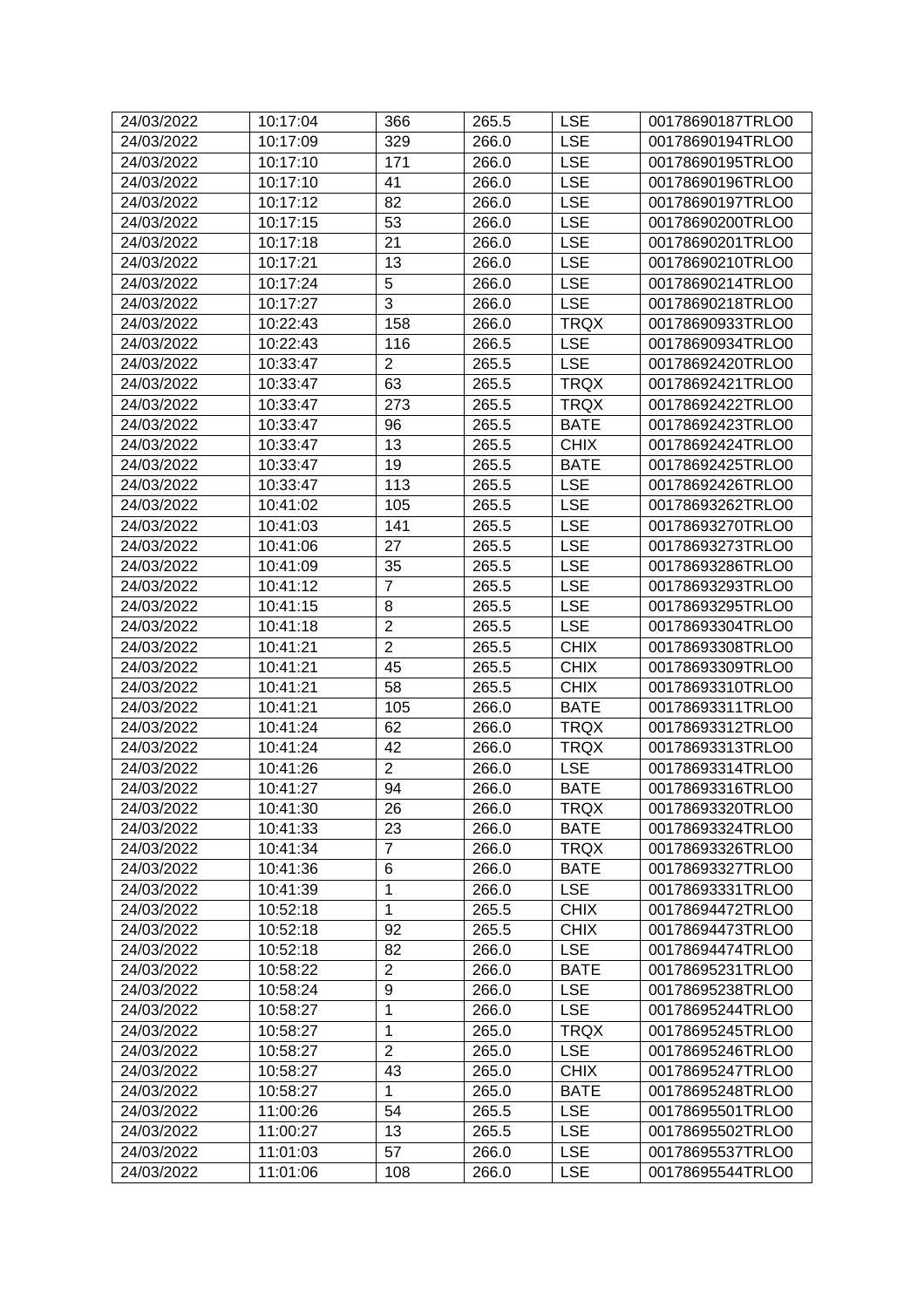| 24/03/2022 | 11:01:09 | 39                        | 266.0 | <b>LSE</b>  | 00178695546TRLO0 |
|------------|----------|---------------------------|-------|-------------|------------------|
| 24/03/2022 | 11:01:12 | 15                        | 266.0 | <b>LSE</b>  | 00178695557TRLO0 |
| 24/03/2022 | 11:01:12 | 12                        | 266.0 | <b>LSE</b>  | 00178695558TRLO0 |
| 24/03/2022 | 11:01:15 | 10                        | 266.0 | <b>LSE</b>  | 00178695565TRLO0 |
| 24/03/2022 | 11:01:18 | 6                         | 266.0 | <b>LSE</b>  | 00178695567TRLO0 |
| 24/03/2022 | 11:01:21 | $\ensuremath{\mathsf{3}}$ | 266.0 | <b>LSE</b>  | 00178695573TRLO0 |
| 24/03/2022 | 11:01:24 | 1                         | 266.0 | <b>LSE</b>  | 00178695574TRLO0 |
| 24/03/2022 | 11:07:00 | 56                        | 266.5 | <b>TRQX</b> | 00178696370TRLO0 |
| 24/03/2022 | 11:07:03 | 54                        | 266.5 | <b>CHIX</b> | 00178696372TRLO0 |
| 24/03/2022 | 11:07:06 | 53                        | 266.5 | <b>LSE</b>  | 00178696375TRLO0 |
| 24/03/2022 | 11:07:09 | $\overline{2}$            | 266.5 | <b>BATE</b> | 00178696379TRLO0 |
| 24/03/2022 | 11:07:09 | 38                        | 266.5 | <b>BATE</b> | 00178696380TRLO0 |
| 24/03/2022 | 11:07:11 | 26                        | 266.5 | <b>TRQX</b> | 00178696382TRLO0 |
| 24/03/2022 | 11:07:12 | 14                        | 266.5 | <b>LSE</b>  | 00178696383TRLO0 |
| 24/03/2022 | 11:07:15 | 13                        | 266.5 | <b>CHIX</b> | 00178696387TRLO0 |
| 24/03/2022 | 11:07:18 | 6                         | 266.5 | <b>TRQX</b> | 00178696409TRLO0 |
| 24/03/2022 | 11:07:19 | 4                         | 266.5 | <b>LSE</b>  | 00178696411TRLO0 |
| 24/03/2022 | 11:07:21 | $\mathbf 1$               | 266.5 | <b>LSE</b>  | 00178696413TRLO0 |
| 24/03/2022 | 11:07:24 | 1                         | 266.5 | <b>LSE</b>  | 00178696424TRLO0 |
| 24/03/2022 | 11:20:06 | $\overline{2}$            | 266.0 | <b>CHIX</b> | 00178697762TRLO0 |
| 24/03/2022 | 11:20:06 | 38                        | 266.5 | <b>LSE</b>  | 00178697763TRLO0 |
| 24/03/2022 | 11:33:23 | 17                        | 265.5 | <b>LSE</b>  | 00178699025TRLO0 |
| 24/03/2022 | 11:33:23 | 16                        | 265.5 | <b>TRQX</b> | 00178699026TRLO0 |
| 24/03/2022 | 11:40:01 | 17                        | 265.5 | <b>BATE</b> | 00178699745TRLO0 |
| 24/03/2022 | 11:40:01 | 17                        | 265.5 | <b>CHIX</b> | 00178699746TRLO0 |
| 24/03/2022 | 11:40:01 | 49                        | 265.5 | <b>LSE</b>  | 00178699747TRLO0 |
| 24/03/2022 | 11:40:01 | 85                        | 265.5 | <b>TRQX</b> | 00178699748TRLO0 |
| 24/03/2022 | 11:40:03 | 31                        | 266.0 | <b>CHIX</b> | 00178699877TRLO0 |
| 24/03/2022 | 11:40:05 | 30                        | 266.0 | <b>LSE</b>  | 00178699984TRLO0 |
| 24/03/2022 | 11:40:06 | $\overline{7}$            | 266.0 | <b>CHIX</b> | 00178700030TRLO0 |
| 24/03/2022 | 11:40:07 | 8                         | 266.0 | <b>LSE</b>  | 00178700068TRLO0 |
| 24/03/2022 | 11:40:09 | $\overline{2}$            | 266.0 | <b>CHIX</b> | 00178700128TRLO0 |
| 24/03/2022 | 11:40:10 | 30                        | 265.5 | <b>TRQX</b> | 00178700137TRLO0 |
| 24/03/2022 | 11:40:10 | 54                        | 265.5 | <b>LSE</b>  | 00178700138TRLO0 |
| 24/03/2022 | 11:40:10 | 65                        | 265.5 | <b>TRQX</b> | 00178700140TRLO0 |
| 24/03/2022 | 11:40:10 | 31                        | 265.5 | <b>BATE</b> | 00178700141TRLO0 |
| 24/03/2022 | 11:43:47 | 76                        | 266.0 | <b>LSE</b>  | 00178701618TRLO0 |
| 24/03/2022 | 11:43:47 | 3                         | 266.0 | <b>LSE</b>  | 00178701619TRLO0 |
| 24/03/2022 | 11:43:48 | 78                        | 266.0 | <b>TRQX</b> | 00178701621TRLO0 |
| 24/03/2022 | 11:43:51 | 20                        | 266.0 | <b>LSE</b>  | 00178701626TRLO0 |
| 24/03/2022 | 11:43:54 | 19                        | 266.0 | <b>TRQX</b> | 00178701632TRLO0 |
| 24/03/2022 | 11:43:57 | 5                         | 266.0 | <b>LSE</b>  | 00178701636TRLO0 |
| 24/03/2022 | 11:44:00 | 5                         | 266.0 | <b>TRQX</b> | 00178701637TRLO0 |
| 24/03/2022 | 11:44:03 | $\overline{2}$            | 266.0 | <b>CHIX</b> | 00178701642TRLO0 |
| 24/03/2022 | 11:44:06 | 1                         | 266.0 | <b>LSE</b>  | 00178701644TRLO0 |
| 24/03/2022 | 11:48:58 | 1                         | 265.5 | <b>TRQX</b> | 00178702348TRLO0 |
| 24/03/2022 | 11:48:58 | 1                         | 266.5 | <b>BATE</b> | 00178702349TRLO0 |
| 24/03/2022 | 11:48:58 | 78                        | 266.5 | <b>BATE</b> | 00178702350TRLO0 |
| 24/03/2022 | 11:48:59 | 132                       | 266.5 | <b>LSE</b>  | 00178702366TRLO0 |
| 24/03/2022 | 11:48:59 | 182                       | 266.5 | <b>LSE</b>  | 00178702367TRLO0 |
| 24/03/2022 | 11:48:59 | 20                        | 266.5 | <b>LSE</b>  | 00178702368TRLO0 |
| 24/03/2022 | 11:48:59 | 22                        | 267.0 | <b>LSE</b>  | 00178702369TRLO0 |
| 24/03/2022 | 11:49:04 | 1,432                     | 266.5 | <b>TRQX</b> | 00178702391TRLO0 |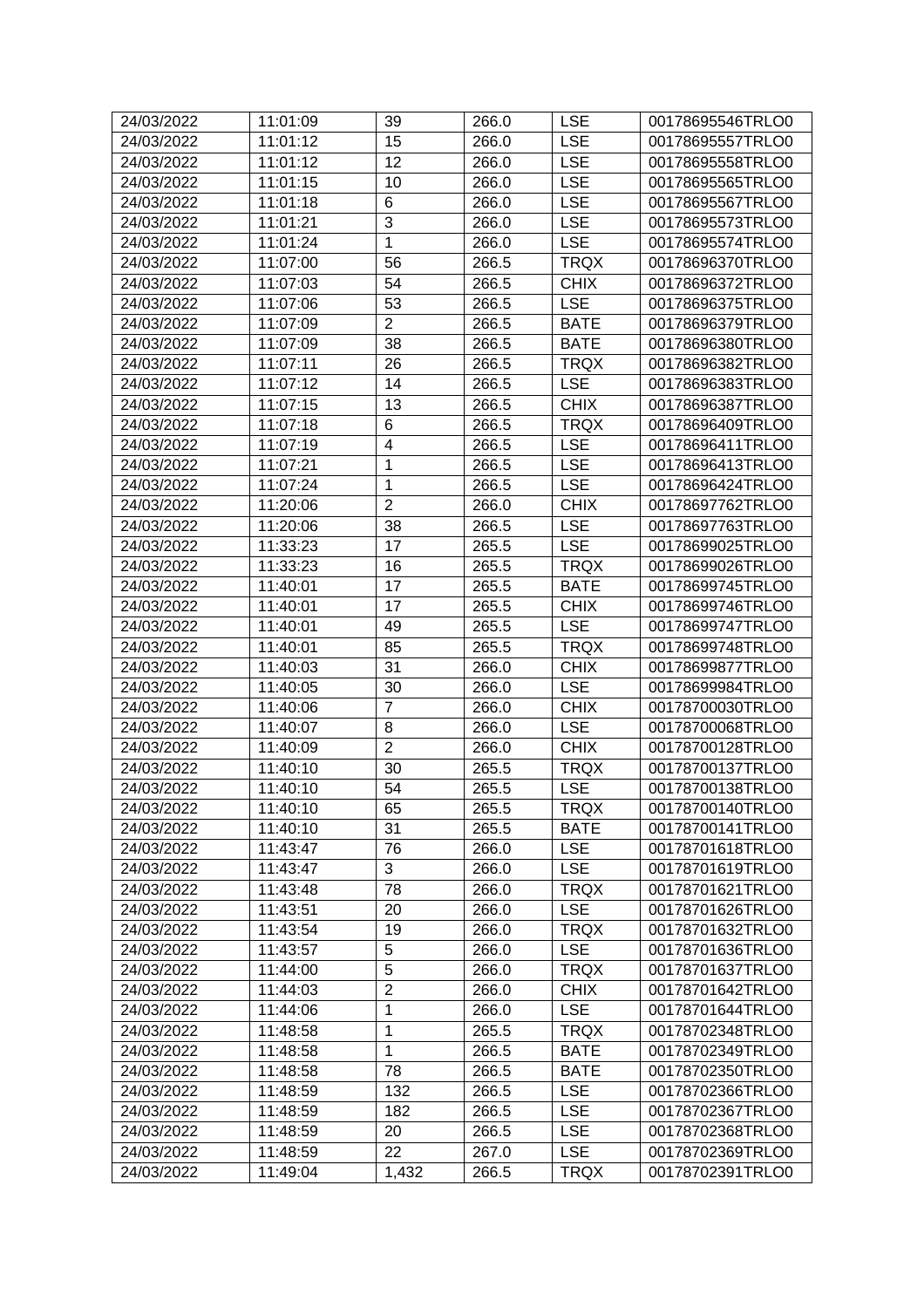| 24/03/2022               | 11:49:04             | 1              | 266.5          | <b>CHIX</b>         | 00178702392TRLO0                     |
|--------------------------|----------------------|----------------|----------------|---------------------|--------------------------------------|
| 24/03/2022               | 11:49:04             | $\overline{2}$ | 266.5          | <b>BATE</b>         | 00178702393TRLO0                     |
| 24/03/2022               | 12:40:33             | 502            | 266.5          | <b>LSE</b>          | 00178710622TRLO0                     |
| 24/03/2022               | 12:40:33             | 198            | 266.5          | <b>TRQX</b>         | 00178710623TRLO0                     |
| 24/03/2022               | 12:40:33             | 304            | 266.5          | <b>TRQX</b>         | 00178710624TRLO0                     |
| 24/03/2022               | 12:40:33             | 200            | 267.5          | <b>LSE</b>          | 00178710625TRLO0                     |
| 24/03/2022               | 12:40:33             | 286            | 267.5          | <b>LSE</b>          | 00178710626TRLO0                     |
| 24/03/2022               | 12:46:31             | 25             | 267.0          | <b>CHIX</b>         | 00178711489TRLO0                     |
| 24/03/2022               | 13:37:05             | 485            | 267.5          | <b>TRQX</b>         | 00178721974TRLO0                     |
| 24/03/2022               | 13:37:05             | 141            | 267.5          | <b>CHIX</b>         | 00178721975TRLO0                     |
| 24/03/2022               | 13:37:05             | 194            | 267.5          | <b>CHIX</b>         | 00178721976TRLO0                     |
| 24/03/2022               | 13:37:05             | 151            | 267.5          | <b>CHIX</b>         | 00178721977TRLO0                     |
| 24/03/2022               | 13:42:47             | 404            | 269.0          | <b>LSE</b>          | 00178724370TRLO0                     |
| 24/03/2022               | 13:44:07             | 336            | 269.0          | <b>LSE</b>          | 00178724725TRLO0                     |
| 24/03/2022               | 13:44:07             | 101            | 269.0          | <b>LSE</b>          | 00178724726TRLO0                     |
| 24/03/2022               | 13:44:07             | 324            | 269.5          | <b>LSE</b>          | 00178724727TRLO0                     |
| 24/03/2022               | 13:44:07             | 262            | 269.5          | <b>TRQX</b>         | 00178724728TRLO0                     |
| 24/03/2022               | 13:44:07             | 61             | 269.5          | <b>TRQX</b>         | 00178724729TRLO0                     |
| 24/03/2022               | 13:48:22             | 324            | 269.5          | <b>BATE</b>         | 00178726243TRLO0                     |
| 24/03/2022               | 13:48:22             | 1,225          | 269.5          | <b>CHIX</b>         | 00178726244TRLO0                     |
| 24/03/2022               | 13:48:22             | 405            | 269.5          | <b>CHIX</b>         | 00178726245TRLO0                     |
| 24/03/2022               | 13:48:22             | 405            | 269.5          | <b>LSE</b>          | 00178726246TRLO0                     |
| 24/03/2022               | 13:48:24             | 99             | 270.0          | <b>LSE</b>          | 00178726251TRLO0                     |
| 24/03/2022               | 13:48:24             | 207            | 270.0          | <b>LSE</b>          | 00178726252TRLO0                     |
| 24/03/2022               | 13:48:26             | 300            | 270.5          | <b>LSE</b>          | 00178726293TRLO0                     |
| 24/03/2022               | 13:48:26             | 182            | 270.5          | <b>LSE</b>          | 00178726294TRLO0                     |
| 24/03/2022               | 13:48:26             | 265            | 271.0          | <b>TRQX</b>         | 00178726295TRLO0                     |
| 24/03/2022               | 13:48:26             | 770            | 271.0          | <b>TRQX</b>         | 00178726296TRLO0                     |
| 24/03/2022               | 13:48:26             | 3              | 270.5          | <b>LSE</b>          | 00178726297TRLO0                     |
| 24/03/2022               | 13:48:27             | 280            | 270.0          | <b>TRQX</b>         | 00178726298TRLO0                     |
| 24/03/2022               | 13:48:28             | 350            | 270.3          | <b>BATE</b>         | 00178726303TRLO0                     |
| 24/03/2022               | 13:48:28             | 271            | 270.3          | <b>BATE</b>         | 00178726304TRLO0                     |
| 24/03/2022               | 13:48:29             | 318            | 270.0          | <b>LSE</b>          | 00178726305TRLO0                     |
| 24/03/2022               | 13:48:29             | 46             | 270.0          | <b>LSE</b>          | 00178726306TRLO0                     |
| 24/03/2022               | 13:48:29             | 312            | 270.0          | <b>LSE</b>          | 00178726307TRLO0                     |
| 24/03/2022               | 13:54:14             | 364            | 270.0          | <b>TRQX</b>         | 00178729619TRLO0                     |
| 24/03/2022               | 13:54:14             | 364            | 270.0          | <b>CHIX</b>         | 00178729620TRLO0                     |
| 24/03/2022               | 13:54:14             | 365            | 270.0          | <b>BATE</b>         | 00178729622TRLO0                     |
| 24/03/2022               | 13:54:14             | 414            | 270.0          | <b>LSE</b>          | 00178729623TRLO0                     |
| 24/03/2022               | 13:54:15             | 365            | 270.0          | <b>CHIX</b>         | 00178729635TRLO0                     |
| 24/03/2022               | 13:54:15             | 1,342          | 270.0          | <b>BATE</b>         | 00178729636TRLO0                     |
| 24/03/2022               | 13:54:15             | 364            | 270.0          | <b>LSE</b>          | 00178729639TRLO0                     |
| 24/03/2022               | 13:54:15             | 728            | 270.0          | <b>TRQX</b>         | 00178729640TRLO0                     |
| 24/03/2022               | 13:54:17             | 477            | 270.0          | <b>LSE</b>          | 00178729650TRLO0                     |
| 24/03/2022               | 13:54:17             | 485            | 270.0          | <b>TRQX</b>         | 00178729651TRLO0                     |
|                          | 13:54:18             | 1              | 270.5          | <b>BATE</b>         |                                      |
| 24/03/2022               |                      | 596            |                |                     | 00178729662TRLO0                     |
| 24/03/2022               | 13:54:18             |                | 270.5          | <b>BATE</b>         | 00178729663TRLO0                     |
| 24/03/2022               | 14:05:05             | 364            | 270.5          | <b>LSE</b>          | 00178735237TRLO0                     |
| 24/03/2022<br>24/03/2022 | 14:05:05<br>14:05:05 | 364<br>365     | 270.5<br>270.5 | TRQX<br><b>BATE</b> | 00178735238TRLO0<br>00178735239TRLO0 |
| 24/03/2022               |                      | 364            | 270.5          | <b>CHIX</b>         | 00178735241TRLO0                     |
|                          | 14:05:05             |                |                |                     |                                      |
| 24/03/2022               | 14:06:43             | 282            | 270.0          | <b>BATE</b>         | 00178736467TRLO0                     |
| 24/03/2022               | 14:10:34             | 364            | 270.0          | <b>TRQX</b>         | 00178738835TRLO0                     |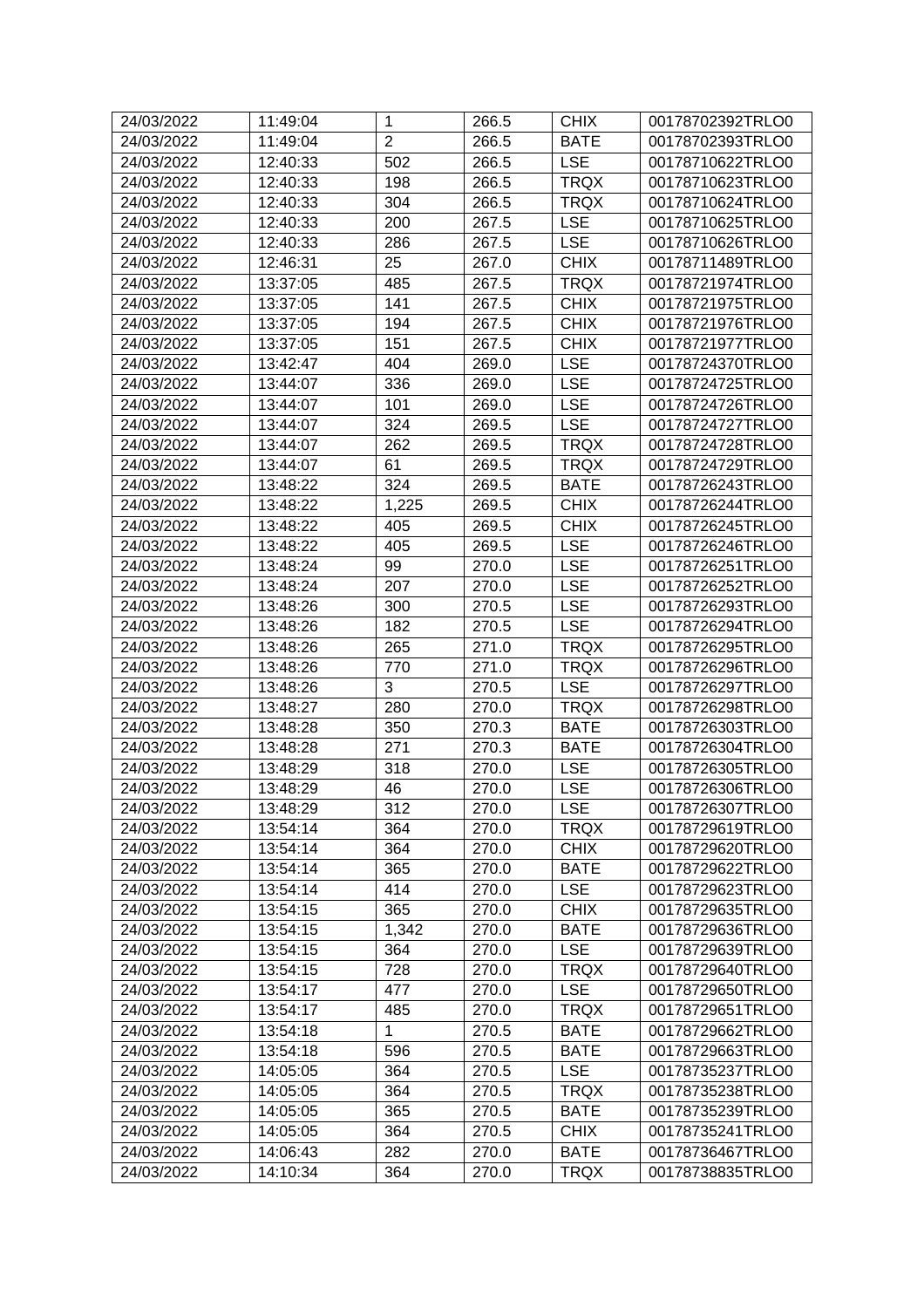| 24/03/2022 | 14:10:34 | 364   | 270.0              | <b>LSE</b>  | 00178738837TRLO0 |
|------------|----------|-------|--------------------|-------------|------------------|
| 24/03/2022 | 14:10:34 | 364   | 270.0              | <b>CHIX</b> | 00178738838TRLO0 |
| 24/03/2022 | 14:10:34 | 83    | 270.0              | <b>BATE</b> | 00178738839TRLO0 |
| 24/03/2022 | 14:10:34 | 646   | 269.5              | <b>TRQX</b> | 00178738840TRLO0 |
| 24/03/2022 | 14:18:33 | 26    | 269.5              | <b>LSE</b>  | 00178743954TRLO0 |
| 24/03/2022 | 14:18:33 | 338   | 269.5              | <b>LSE</b>  | 00178743955TRLO0 |
| 24/03/2022 | 14:18:33 | 235   | 269.5              | <b>CHIX</b> | 00178743956TRLO0 |
| 24/03/2022 | 14:18:33 | 300   | 269.5              | <b>BATE</b> | 00178743957TRLO0 |
| 24/03/2022 | 14:18:33 | 129   | 269.5              | <b>CHIX</b> | 00178743958TRLO0 |
| 24/03/2022 | 15:26:01 | 320   | 273.0              | <b>LSE</b>  | 00178766441TRLO0 |
| 24/03/2022 | 15:28:32 | 364   | 272.5              | <b>TRQX</b> | 00178767277TRLO0 |
| 24/03/2022 | 15:28:32 | 65    | 272.5              | <b>BATE</b> | 00178767278TRLO0 |
| 24/03/2022 | 15:28:32 | 599   | 272.5              | <b>LSE</b>  | 00178767279TRLO0 |
| 24/03/2022 | 15:28:32 | 486   | 273.5              | <b>LSE</b>  | 00178767281TRLO0 |
| 24/03/2022 | 15:28:33 | 428   | 274.0              | <b>LSE</b>  | 00178767283TRLO0 |
| 24/03/2022 | 15:28:33 | 1,232 | 274.5              | <b>LSE</b>  | 00178767284TRLO0 |
| 24/03/2022 | 15:28:34 | 485   | 273.5              | <b>TRQX</b> | 00178767287TRLO0 |
| 24/03/2022 | 15:28:34 | 115   | 273.5              | <b>CHIX</b> | 00178767288TRLO0 |
| 24/03/2022 | 15:28:34 | 300   | 273.5              | <b>CHIX</b> | 00178767289TRLO0 |
| 24/03/2022 | 15:28:34 | 500   | 274.0              | <b>LSE</b>  | 00178767290TRLO0 |
| 24/03/2022 | 15:28:34 | 329   | 274.0              | <b>LSE</b>  | 00178767291TRLO0 |
| 24/03/2022 | 15:28:34 | 146   | 274.0              | <b>LSE</b>  | 00178767292TRLO0 |
| 24/03/2022 | 15:28:50 | 181   | 273.5              | <b>TRQX</b> | 00178767395TRLO0 |
| 24/03/2022 | 15:28:50 | 486   | 273.5              | <b>BATE</b> | 00178767396TRLO0 |
| 24/03/2022 | 15:28:50 | 188   | 273.5              | <b>TRQX</b> | 00178767397TRLO0 |
| 24/03/2022 | 15:30:40 | 116   | 273.5              | <b>TRQX</b> | 00178767975TRLO0 |
| 24/03/2022 | 15:30:40 | 596   | 273.5              | <b>LSE</b>  | 00178767976TRLO0 |
| 24/03/2022 | 15:30:40 | 674   | 273.5              | <b>BATE</b> | 00178767977TRLO0 |
| 24/03/2022 | 15:30:40 | 71    | 273.5              | <b>CHIX</b> | 00178767979TRLO0 |
| 24/03/2022 | 15:56:10 | 8     | 274.5              | <b>LSE</b>  | 00178775327TRLO0 |
| 24/03/2022 | 15:56:10 | 356   | 274.5              | <b>TRQX</b> | 00178775328TRLO0 |
| 24/03/2022 | 15:56:10 | 348   | 274.5              | <b>LSE</b>  | 00178775329TRLO0 |
| 24/03/2022 | 15:56:10 | 372   | 274.5              | <b>CHIX</b> | 00178775330TRLO0 |
| 24/03/2022 | 15:56:10 | 373   | 274.5              | <b>BATE</b> | 00178775331TRLO0 |
| 24/03/2022 | 16:16:56 | 486   | $\overline{2}75.0$ | <b>BATE</b> | 00178784653TRLO0 |
| 24/03/2022 | 16:16:56 | 485   | 275.0              | <b>LSE</b>  | 00178784654TRLO0 |
| 24/03/2022 | 16:16:56 | 486   | 275.0              | <b>CHIX</b> | 00178784655TRLO0 |
| 24/03/2022 | 16:16:56 | 1,749 | 274.5              | <b>TRQX</b> | 00178784652TRLO0 |
| 24/03/2022 | 16:16:57 | 403   | 275.5              | <b>LSE</b>  | 00178784668TRLO0 |
| 24/03/2022 | 16:16:57 | 152   | 275.5              | <b>LSE</b>  | 00178784669TRLO0 |
| 24/03/2022 | 16:17:04 | 486   | 275.0              | <b>LSE</b>  | 00178784735TRLO0 |
| 24/03/2022 | 16:17:04 | 271   | 275.0              | <b>TRQX</b> | 00178784736TRLO0 |
| 24/03/2022 | 16:17:04 | 486   | 275.0              | <b>CHIX</b> | 00178784737TRLO0 |
| 24/03/2022 | 16:17:04 | 214   | 275.0              | <b>TRQX</b> | 00178784738TRLO0 |
| 24/03/2022 | 16:17:04 | 70    | 275.0              | <b>TRQX</b> | 00178784740TRLO0 |
| 24/03/2022 | 16:17:04 | 60    | 275.0              | <b>TRQX</b> | 00178784741TRLO0 |
| 24/03/2022 | 16:17:04 | 794   | 275.0              | <b>TRQX</b> | 00178784742TRLO0 |
| 24/03/2022 | 16:17:04 | 344   | 275.0              | <b>TRQX</b> | 00178784743TRLO0 |
| 24/03/2022 | 16:17:04 | 485   | 275.0              | <b>LSE</b>  | 00178784744TRLO0 |
| 24/03/2022 | 16:17:04 | 211   | 275.0              | <b>CHIX</b> | 00178784745TRLO0 |
| 24/03/2022 | 16:17:04 | 275   | 275.0              | <b>CHIX</b> | 00178784747TRLO0 |
| 24/03/2022 | 16:17:04 | 193   | 275.0              | <b>BATE</b> | 00178784746TRLO0 |
| 24/03/2022 | 16:17:04 | 293   | 275.0              | <b>BATE</b> | 00178784748TRLO0 |
|            |          |       |                    |             |                  |